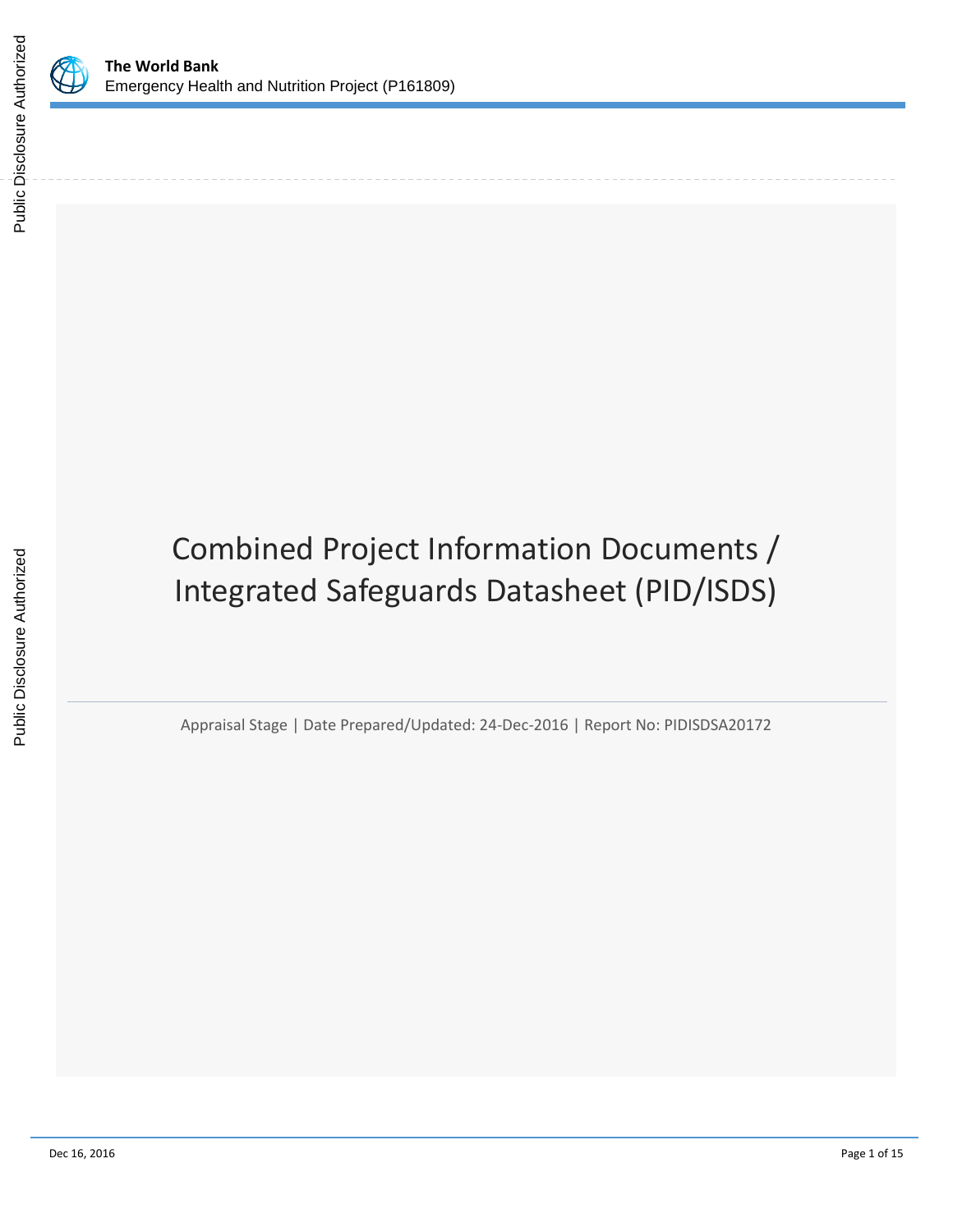

## **BASIC INFORMATION**

#### **OPS\_TABLE\_BASIC\_DATA A. Basic Project Data**

| Country<br>Yemen, Republic of                             | Project ID<br>P161809                                                          | Project Name<br><b>Emergency Health and</b><br><b>Nutrition Project</b>                       | Parent Project ID (if any)                                |
|-----------------------------------------------------------|--------------------------------------------------------------------------------|-----------------------------------------------------------------------------------------------|-----------------------------------------------------------|
| Region<br>MIDDLE EAST AND NORTH<br>AFRICA                 | <b>Estimated Appraisal Date</b><br>04-Oct-2016                                 | <b>Estimated Board Date</b><br>17-Jan-2017                                                    | Practice Area (Lead)<br>Health, Nutrition &<br>Population |
| Lending Instrument<br><b>Investment Project Financing</b> | Borrower(s)<br>United Nations Children's<br>Fund, World Health<br>Organization | <b>Implementing Agency</b><br>United Nations Children's<br>Fund, World Health<br>Organization |                                                           |

Proposed Development Objective(s)

To contribute to the provision of basic health and essential nutrition services for the benefit of the population of the Republic of Yemen.

#### Components

Improving Access to Health, Nutrition, and Public Health Services Project Support, Management, Evaluation and Administration Contingent Emergency Response

The processing of this project is applying the policy requirements exceptions for situations of urgent need of assistance or capacity constraints that are outlined in OP 10.00, paragraph 12. Yes

**Financing (in USD Million)**

| <b>Financing Source</b>   | <b>Amount</b> |
|---------------------------|---------------|
| <b>IDA Grant</b>          | 200.00        |
| <b>Total Project Cost</b> | 200.00        |

Environmental Assessment Category

## B - Partial Assessment

Decision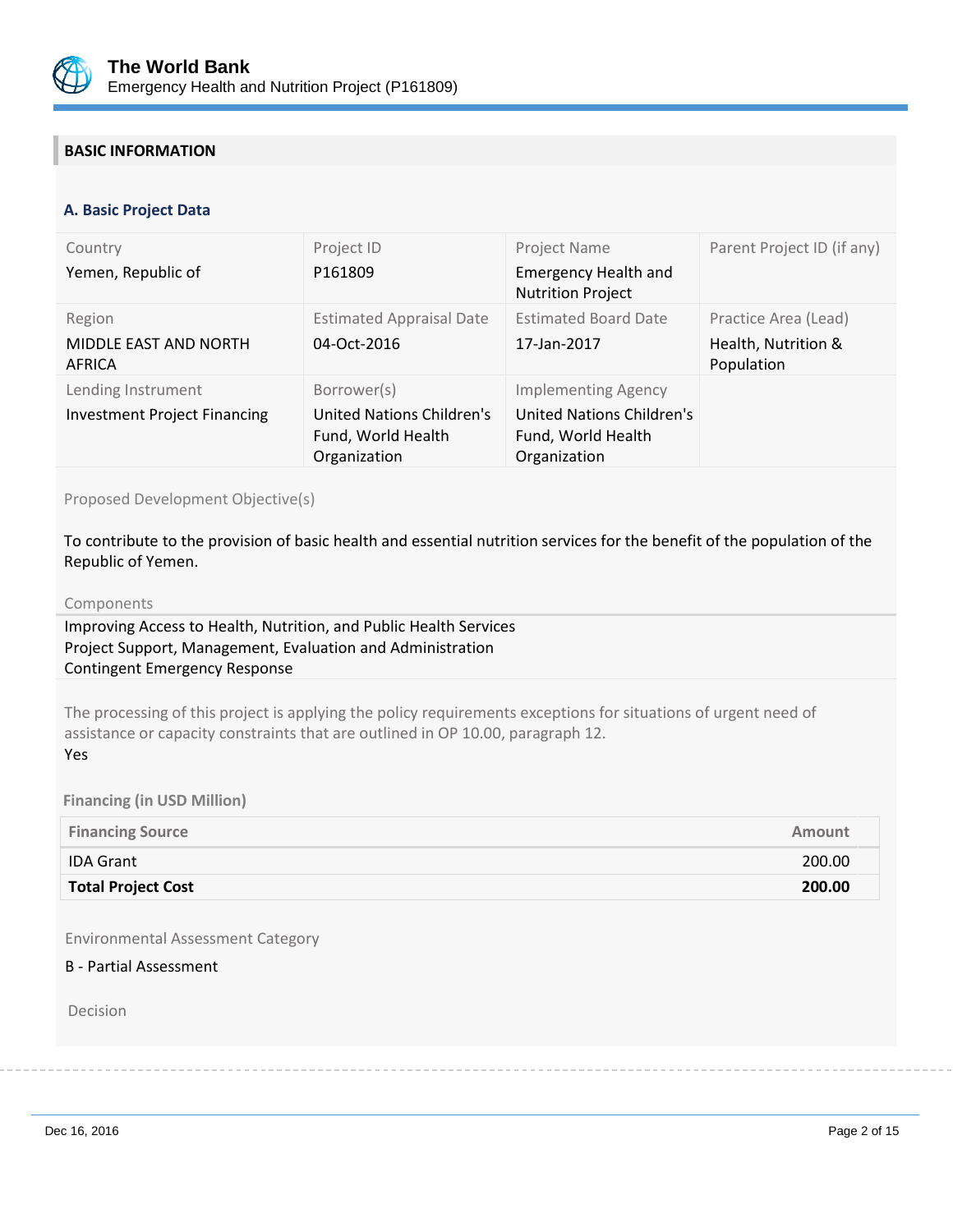

Other Decision (as needed)

N/A

## **B. Introduction and Context**

#### Country Context

1. **The ongoing conflict in Yemen has resulted in a national catastrophe.** The escalation of conflict in March 2015 amplified an already existing protracted crisis. According to UN agencies, by November 2016, health facilities reported nearly 7,070 people killed and more than 36,818 injured. About half of the Republic of Yemen's population of about 26.8 million lives in areas directly affected by the conflict. Over 3 million Yemenis have been forcibly internally displaced (IDPs). Severe food insecurity affects 14 million people, and an estimated 3.3 million are malnourished, including 1.4 million children, of whom 462,000 are suffering from acute malnutrition. Basic services across the country are on the verge of collapse.<sup>1</sup> Chronic drug shortages and conflict-related destruction constrain access to health care services for around 14 million Yemenis, including 8.3 million children. Since the start of the cholera outbreak on October 6, 2016, the number of suspected cholera cases in Yemen has soared to 6,119 and WHO reported 68 deaths associated with cholera in 10 governorates as of November 24, 2016.<sup>2</sup>

2. **Poverty, already high before the conflict, further deteriorated.** Before 2014, Yemen was already profoundly challenged on several fronts – high population growth, severe urban-rural imbalances, food and water scarcity, female illiteracy, widespread poverty, and economic stagnation. The ongoing conflict is likely to have fundamentally altered the social and economic landscape of the country and further increased poverty levels. Initial simulations of the impact of the conflict show that the poverty incidence may have almost doubled nationally from 34.1 percent in 2014 to 62 percent in 2016.<sup>3</sup>

3. **Economic distress is mounting**. Aside from physical destruction of infrastructure, the conflict and the associated deterioration in conditions have deepened the economic crisis and further worsened living conditions in the country. A preliminary multiagency assessment estimates conflict-related infrastructure damages and economic losses incurred across a range of sectors and urban locations at around US\$19 billion as of end 2015. However, these estimates remain partial and preliminary and will need reassessment in a post-conflict situation. In 2015, the economy contracted by about 28 percent. Oil production and exports, the mainstay of the pre-conflict Yemeni economy, came to a halt. Inflation is assessed to have reached about 40 percent in 2015. The fiscal expenditure program had to shrink by about a third in 2015, reducing the state's share in the economy to around 20 percent, essentially being able to finance only salaries of public employees but having no resources for maintaining public services such as health and education. The situation in 2016 has worsened, with salary payments outstanding for a vast majority of public employees since August 2016.

4. The proposed project is being processed under OP 10.00 paragraph 12 (Projects in Situations of Urgent Need of Assistance and Capacity Constraints), given that instability and violence affect the whole

 $\overline{\phantom{a}}$ 

<sup>1</sup> <http://reliefweb.int/report/yemen/2017-humanitarian-needs-overview>

 $^2$  Figures are updated as of November 25, 2016

 $^3$  The poverty headcount is based on a national poverty line of YER 10,913 (or about US\$50) per capita per month in 2014 prices. In terms of 2011 Purchasing Power Parity, about US\$3.52 per person per day, or about US\$105.6 per person per month.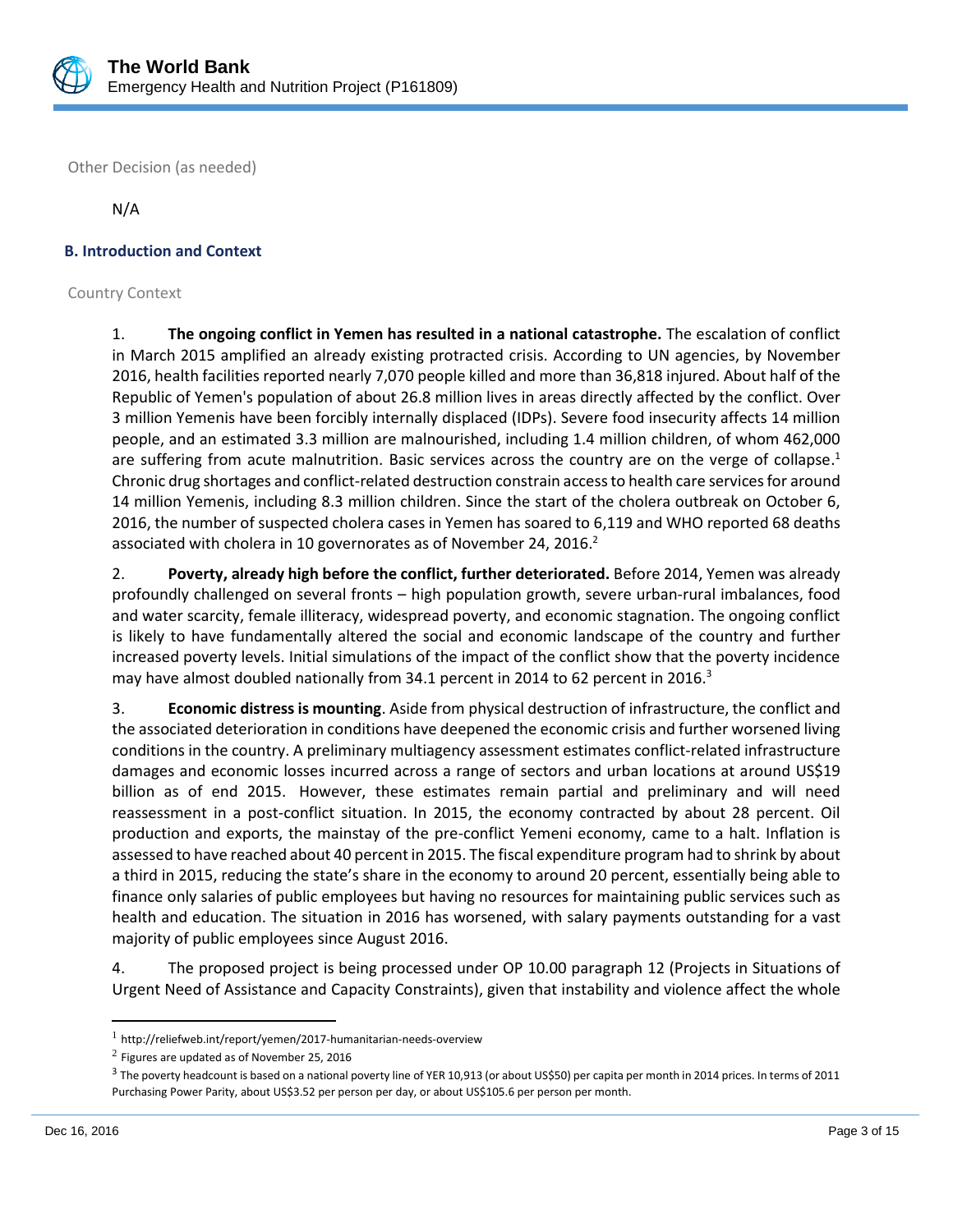

country. Of Yemen's 22 governorates, 21 are affected directly by airstrikes, armed clashes, and shelling, with thousands killed and injured. The ongoing armed conflict, service delivery breakdown, collapsing health system, deteriorating infrastructure, and inaccessibility to safe drinking water and food have turned the health status of the country from a crisis into a disaster.

Sectoral and Institutional Context

5. **With the start of the current crisis, a new set of challenges emerged that jeopardized the very core foundations of the Yemeni health system and its ability to meet the most basic health and nutrition needs of the population.** Essential inputs to the health facilities (HFs) and outreach teams have become scarcer and, in many places, non-existent. This is most evident in: (a) severe shortages of essential medicines and medical supplies required at all levels of care with huge disruptions in procurement, transport and supply-chain capabilities; (b) diminished, and sometimes non-existing, safe potable water from the public domain and lack of essential fuel, power, maintenance, water pumps, among others; (c) insufficient operational and logistical resources for essential health and nutrition programs at first level referral centers, especially for emergency obstetric and maternal care as well as referral nutrition services, further risking the lives of hundreds of thousands. Consequently, the Expanded Program for Immunization (EPI) and national vaccination campaigns have been interrupted, threatening the re-emergence of some vaccine preventable diseases and risking the lives of millions of the Yemeni children. Also, pockets of new diseases that are usually associated with conflict-stricken countries (for example, cholera and trachoma) are emerging under a health system lacking adequate surveillance and rapid response systems for early detection and treatment.

6. **The service availability and health status were greatly hampered by the conflict, and malnutrition among children has worsened.** Only 45 percent of HFs are fully functional and the availability of maternal and newborn health (MNH) services, as well as child health and nutrition services stand at 35 percent and 42 percent,<sup>4</sup> respectively. Malnutrition rates are rising in Yemen with children under the age of five and pregnant and lactating women being the most affected. Within these groups, IDPs are most at risk. Around 3.3 million are currently estimated to be malnourished, including 1 million children affected by Moderate Acute Malnutrition (MAM) and 460,000 children suffering from Severe Acute Malnutrition (SAM). Children suffering from MAM are three times more likely to die than their healthy peers; children with SAM are nine times more likely to die. Around 45 percent of deaths among children under five in Yemen are attributable to malnutrition.

7. **The World Bank partnerships with the United Nations Children's Fund (UNICEF) and the World Health Organization (WHO) under the ongoing Health and Population Project (HPP) and the Schistosomiasis Project (SCP) have proved successful.** In December 2015, the World Bank management endorsed the resumption of activities under these projects through UNICEF and WHO acting as the implementing entities. Both agencies managed to set implementation mechanisms in place, through existing local delivery networks, and achieved results on the ground during the ongoing conflict in Yemen for the two projects. Under HPP and over the last year, WHO reached 1.5 million children under five with polio vaccination for more than one round, and 190,000 beneficiaries have been treated for malnutrition, deworming, and maternal and child illnesses through UNICEF-supported outreach rounds. In addition, around 400,000 doses of Penta-3, MR, and BCG were given to infants under one year of age, and around 1,000 health workers have been trained. Under SCP, the planned tenth drug distribution campaign was

 $\overline{a}$ 

<sup>4</sup> Health Resources Availability Mapping System June 2016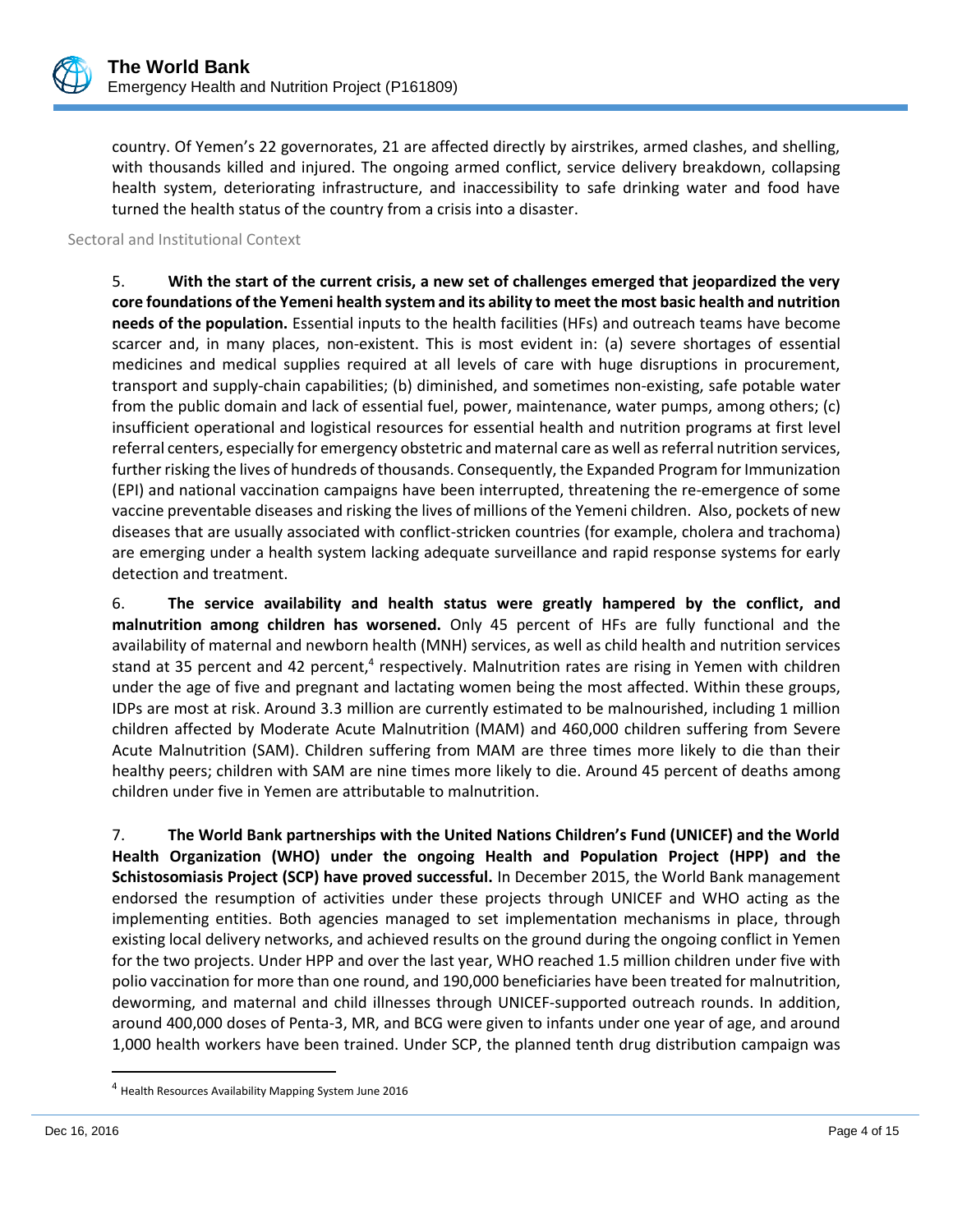

successfully completed with an estimated 0.4 million school-aged children in 20 districts having been treated. The Implementation capacity has relied on a heavy presence of an expanded UN teams composing of technical staff, consultants and contractors based mainly in Sanaa with multiple satellite offices in the regions.

8. **WHO and UNICEF have maintained a steady presence, scaled up their operations, and strengthened their policy coordination during the conflict.** The Health Cluster of Partners, led by WHO and UNICEF, developed and is currently implementing a Health Engagement Plan with a focus on the provision of an essential package of services to address the dire needs of the population and to maintain the operational capacity of the existing health system at the governorate health offices (GHOs) and district health offices (DHOs). The Health Engagement Plan, having representation from the local level players and is agreed upon among development partners, including the World Bank, identified the urgent needs of the country where the funding gap for essential health and nutrition services for 2016 stood at an estimated US\$300 million as of July 2016.

## **C. Proposed Development Objective(s)**

### Development Objective(s) (From PAD)

To contribute to the provision of basic health and essential nutrition services for the benefit of the Yemeni population.

Key Results

- 9. The following is the PDO-level results indicator:
	- (a) People who have received essential health, nutrition, and population services (cumulative number disaggregated by gender, children and IDPs).<sup>5</sup>

#### **D. Project Description**

10. The project financing is an IDA grant in an amount equivalent to US\$200 million, and will build on the evidence-based outreach model of the HPP, but with a wider scope of services, service delivery models, and geographical targeting. As part of cleaning up the Yemen portfolio, the undisbursed balances of 11 IDA grants under suspension were cancelled to free up resources for recommitment to priority activities that meet the current needs of Yemen in view of the ongoing crisis. Of the US\$200 million equivalent for this project, US\$142 million equivalent is being recommitted from cancelled IDA grants for Yemen, and US\$58 million equivalent is allocated from Yemen IDA17 resources.

11. The project will finance health and nutrition services as well as help maintain the capacity of the existing health system, i.e. public HFs and community level engagement. The project will include the following three components.

 $\overline{a}$ 

<sup>5</sup> A composite indicator with the sum of: (a) children immunized; (b) women and children who have received basic nutrition services; and (c) deliveries attended by skilled health personnel.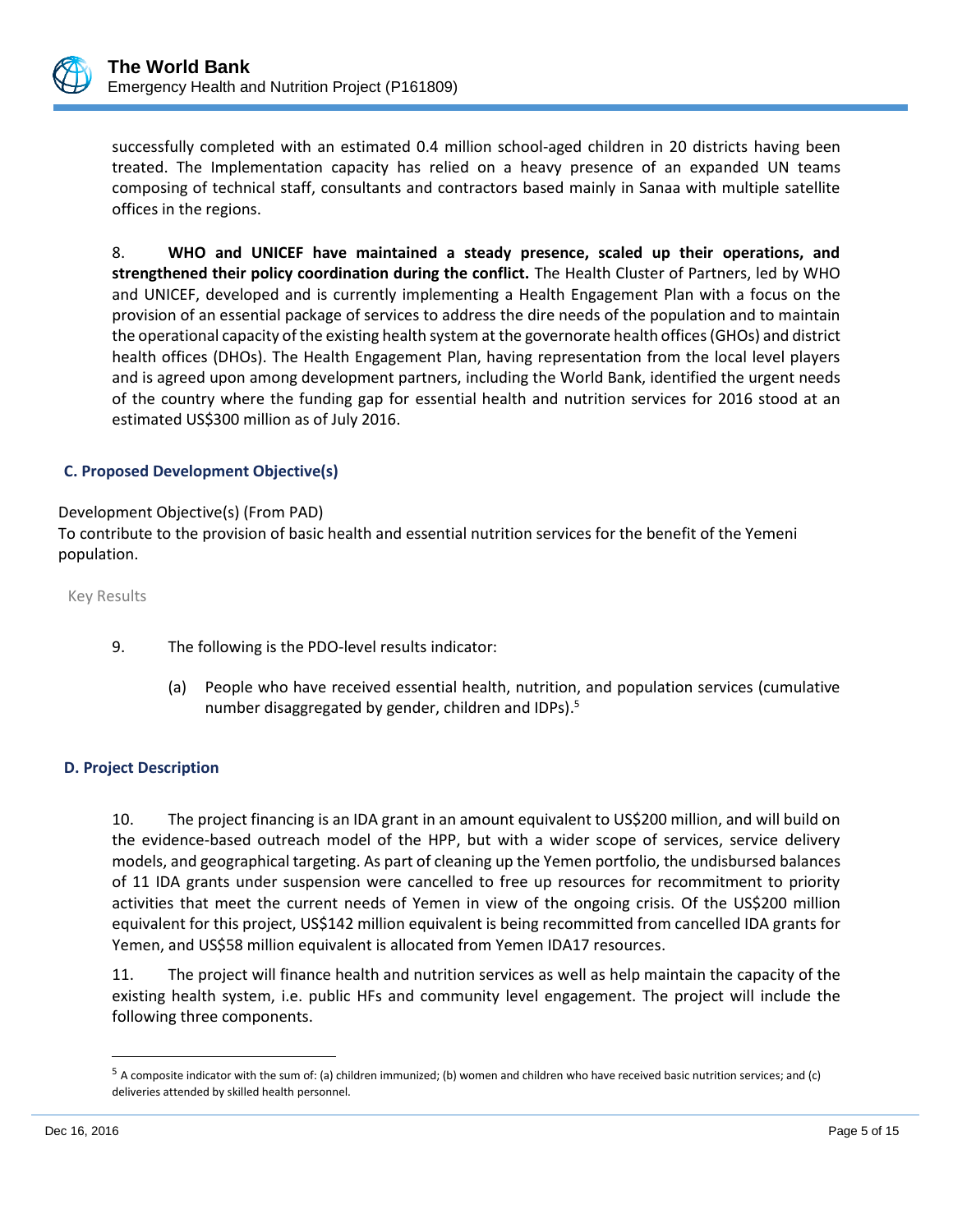## **Component 1: Improving Access to Health, Nutrition, and Public Health Services (US\$191.0 million)**

12. This component will support the coverage of the population of Yemen with well-defined packages of health and nutrition services at both primary health care (PHC) level and first level of referral centers/secondary care. The services are intended to cater to the essential and most urgent needs of the population through integrating the PHC model with the first level referral services, and thus ensuring a continuum of care for the population. In addition, it will support the integration of some mental health services into the package provided. The component will also emphasize and prioritize the targeting of the most disadvantaged groups on a needs basis within the context of conflict, namely, women of reproductive age, children, and IDPs. This component includes three subcomponents:

## *Subcomponent 1.1: Strengthening the Integration of Primary Health Care Model (implemented by UNICEF)*

13. This subcomponent will ensure continued service delivery at the PHC level to provide the essential health and nutrition services for the population.

14. **PHC facility health and nutrition services.** This subcomponent will support the operations and services offered inside fixed PHC facilities, including provision of medical and non-medical equipment, required nutrients and medicines, training of staff, and costs associated with clinical and administrative supervision.

15. **Integrated outreach health and nutrition services.** Given the significant service gap, this subcomponent will complement the fixed facility and community-based services described below through an integrated outreach model. This model will cater to the needs of the population in remote areas and IDPs through outreach rounds, and in areas without functioning fixed facilities, through mobile teams. 6 Outreach rounds and mobile teams offer similar packages of PHC services and will be flexible to accommodate additional services based on the identified needs of target areas.

16. The integrated outreach model will include the following services and related activities: (a) MNH services; (b) child nutrition; (c) Integrated Management of Childhood Illness (IMCI); (d) mental health services; (e) routine delivery of selected public health programs such as, but not limited to, routine immunization and malaria; and (f) water chlorination, sanitation and hygiene, and social mobilization.

17. **Community-based health services.** The services provided at the PHC facilities and through the integrated outreach model will be complemented by a basic package of services delivered at the household level through a nationwide network of community health volunteers (CHVs) and midwives. This network of community volunteers will also be trained to provide psychosocial support for women and children.

18. This subcomponent will cover the basic equipment, medical and non-medical supplies, required nutrients and medicines, vaccines, training, and implementation expenses required for the aforementioned services through the facilities, integrated outreach, mobile teams and community-based services.

## *Subcomponent 1.2. Supporting Health and Nutrition Services at the First Level Referral Centers (implemented by WHO)*

 $\overline{\phantom{a}}$ 

 $6$  Mobile teams will be targeting those areas without functioning fixed facilities and thus, those teams work on a biweekly basis. Outreach rounds operate in remote areas (zone 2 and 3) where there are fixed facilities (zone 1). More details are in annex 1.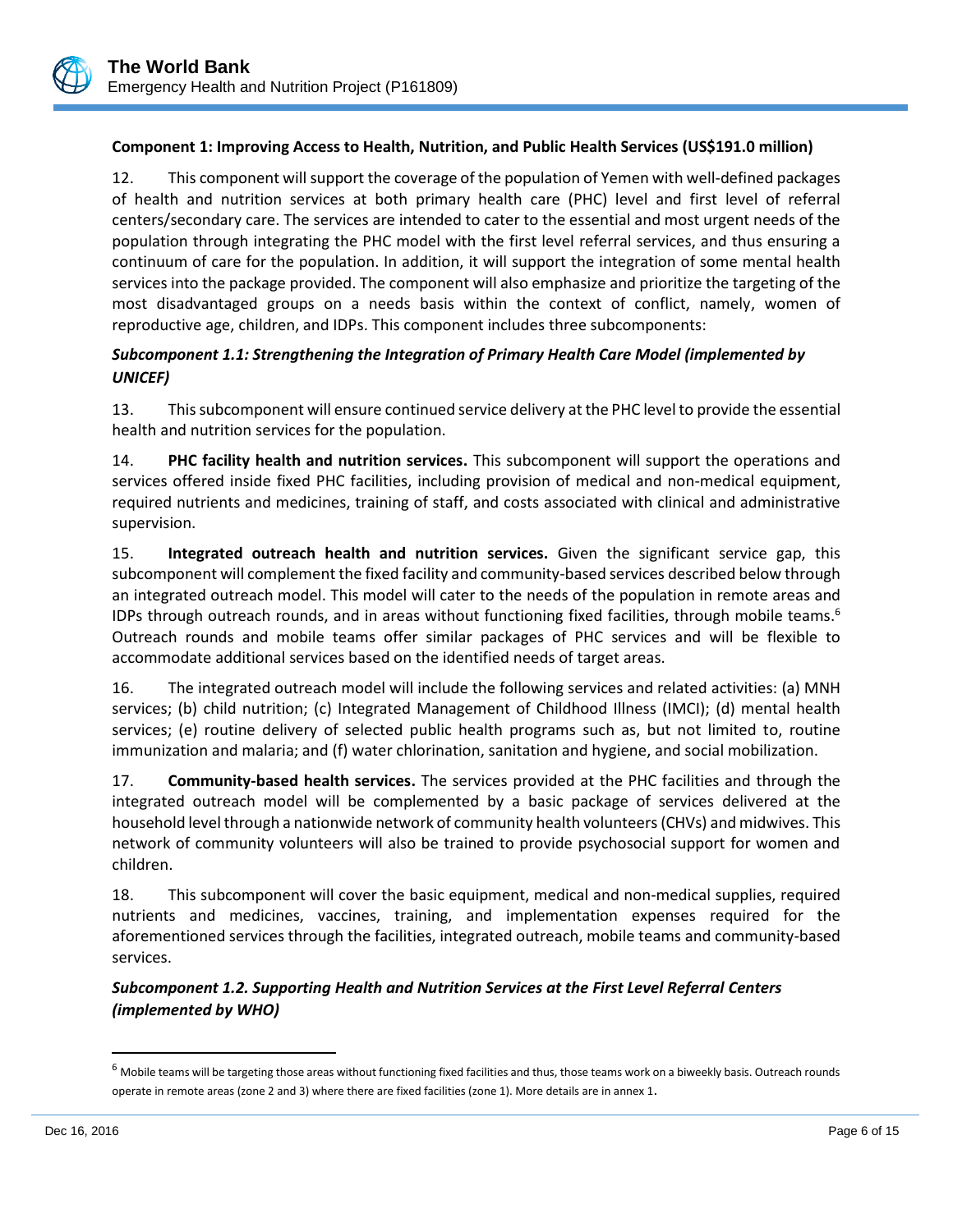

19. This subcomponent will complement the PHC model through ensuring the continuum of care. Therefore, it will support the following activities: (a) management of SAM cases with complications and for patients who failed Outpatient Therapeutic Program (OTP) at Therapeutic Feeding Centers (TFCs) and/or Stabilization Centers (SCs); (b) provision of Basic Emergency Obstetric and Neonatal Care (BEmONC) and Comprehensive Emergency Obstetric and Neonatal Care (CEmONC) services in targeted referral centers; and (c) provision of equipment, maintenance, medical and non-medical supplies, essential drugs, vaccines, training, and implementation expenses required for the first level referral centers. This subcomponent will also support the provision of basic supplies (water and fuel) and essential medicines to PHC facilities within an integrated supply chain system serving the referral centers in coordination with UNICEF's targeted PHC facilities.

## *Subcomponent 1.3. Sustaining the National Health System Preparedness and Public Health Programs (implemented by WHO)*

20. **Disease surveillance and outbreak response.** This will include the roll-out of the current electronic Disease Early Warning System (eDEWS) nationwide through improving the core functions of the system, including data collection from HFs, field investigation, implementation of preparedness plans as well as stock piling, vector control, and field activities to respond to outbreaks such as cholera, dengue fever, malaria, and so on.

21. **National public health campaigns.** The project will support the implementation of the nationwide immunization and treatment campaigns for diseases such as polio, measles, trachoma, and schistosomiasis. Funds will be made available to support the implementation expenses of the campaigns as well as the procurement of vaccines and drugs, if needed.

22. **Cholera management**. A multifaceted approach will be supported to prevent and control cholera, and to reduce deaths. A combination of surveillance (through eDEWS), case management, and treatment interventions will be used. This will complement UNICEF's ongoing water chlorination, sanitation and hygiene and social mobilization efforts. Therefore, the project will finance the WHO-developed cholera kits for the prevention and control of cholera outbreak.

## **Component 2: Project Support, Management, Evaluation and Administration (US\$ 9.00 million)**

23. This component will support project administration and monitoring and evaluation activities (M&E) to ensure smooth and satisfactory project implementation. The component will finance: (a) general management support for both WHO and UNICEF; and (b) hiring of a TPM agency for which the terms of reference (TOR) will be agreed upon with the World Bank, and will complement the current TPM arrangements for both agencies. Both UNICEF and WHO will perform project core management and implementation support activities through their multidisciplinary teams located in their offices in Sana'a and satellite offices all over Yemen. Specifically, the two organizations will: (a) monitor the project targets, and evaluate the program results in coordination with the existing local health workforce; (b) handle procurement, financial, and disbursement management, including the preparation of withdrawal applications under the project; (c) ensure that independent audits of the project activities are carried out; and (d) ensure that all reporting requirements for IDA are met according to the Project Financing Agreements. This component will support the monitoring, supervision and evaluation activities undertaken by the two organizations under the project. The project monitoring and evaluation arrangements emphasize not only measuring the results, but also extracting lessons and recommendations for future interventions.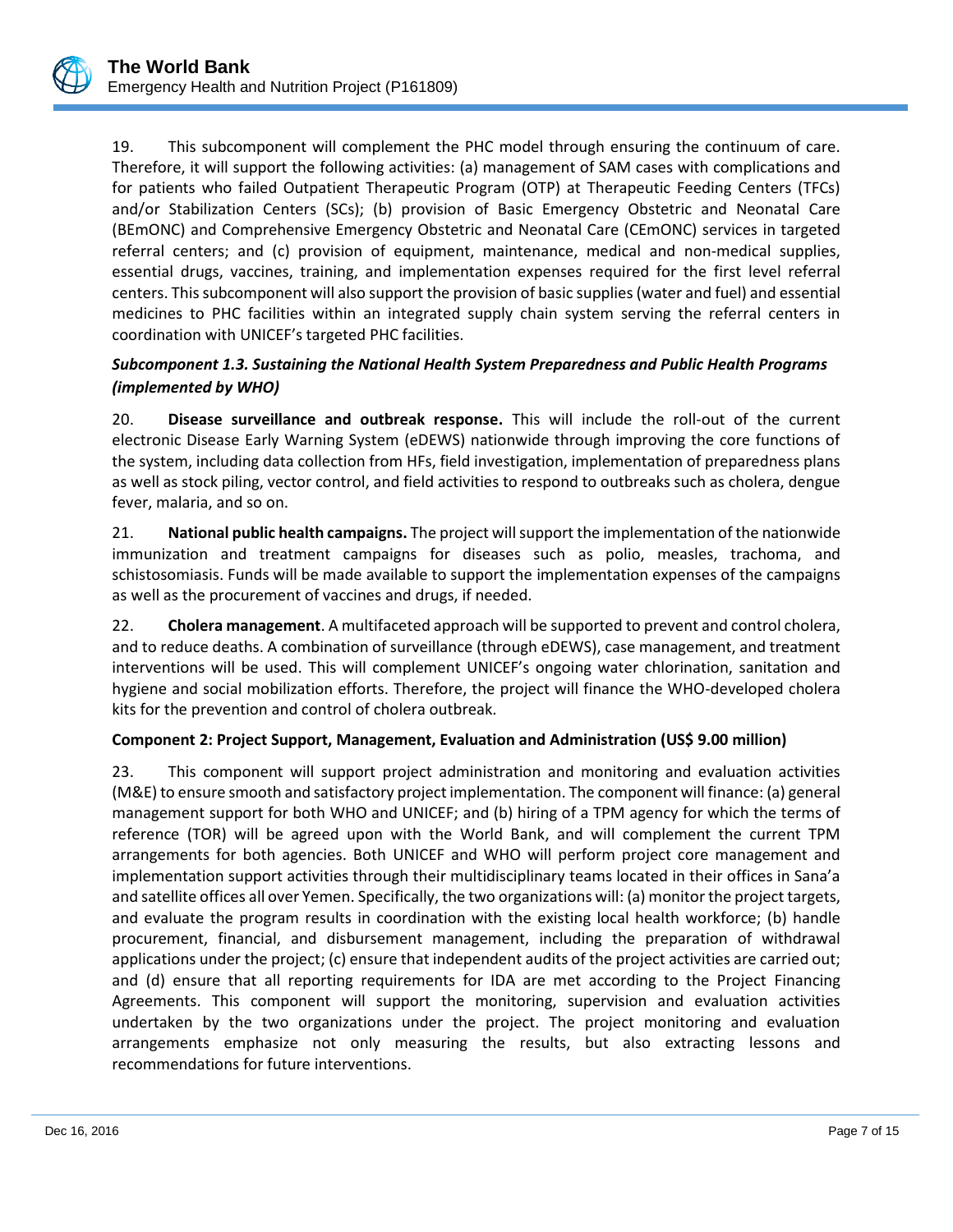

## **Component 3: Contingent Emergency Response (US\$0)**

24. The objective of this component is to improve the country's response capacity in the event of an emergency, following the procedures governed by OP/BP 10.00 paragraph 12 (Rapid Response to Crisis and Emergencies). There is a probability that during the life of the project an epidemic or outbreak of public health importance or other health emergency may occur, which causes a major adverse economic and/or social impact. In anticipation of such an event, this contingent emergency response component (CERC) allows UNICEF and/or WHO to request the World Bank for support by re-allocating funds from other project components or serving as a conduit to process additional financing from the Pandemic Emergency Facility (PEF) or other funding sources for eligible emergencies to mitigate, respond and recover from the potential harmful consequences arising from the emergency situation. Disbursements under this component will be subject to the declaration of emergency and the preparation of an "Emergency Response Operational Manual" (EROM) by UNICEF and WHO, agreed upon by the Bank.

### **E. Implementation**

Institutional and Implementation Arrangements

25. Under the proposed Emergency Health and Nutrition Project (EHNP), UNICEF and WHO will be the grant recipients as well as the managing and implementing entities on an exceptional basis, where each organization is responsible for a number of activities based on the project design and the implementation experience under the HPP and SCP. Both organizations managed to set implementation mechanisms in place for these projects, through the existing local public system structures, to deliver various results on the ground during the ongoing conflict in Yemen. Since March 2015, these agencies further strengthened and expanded their operational capacities and presence in the country to address the health issues at different levels.

26. WHO and UNICEF are key players of the Yemen Health and Nutrition Clusters of Partners, who are contributing to the Health Engagement Plan in Yemen. Through their own network of providers, contractors, GHOs, DHOs, and international/local nongovernmental organizations (INGOs/LNGOs), both organizations have existing institutional and implementation channelsforthe delivery of essential services and ensuring the availability of critical medicines nationwide. These implementation arrangements, which proved successful under the HPP and SCP, are context specific and flexible based on the population needs and local capacity (DHOs or NGOs) to provide the identified package of healthcare services. Therefore, both organizations will work with the existing local health system structures at the governorate, district and community levels to preserve the national capacity and maintain the core functions of the health system.

27. On the PHC level, UNICEF will work closely with the public health facility staff hired at the facility level (doctors, nurses, technicians, etc.). Outreach and mobile teams will be mainly formed up from the local facility and community levels, only to be augmented by external capacities if the need arises. GHO and DHO staff networks will be used in their supervisory, support, and monitoring roles. However, Community Based Organizations (CBOs) will be utilized to directly provide the needed services in areas where health staff number is limited or in areas with large concentrations of IDPs. UNICEF will also be responsible for the training of CHVs and for monitoring their implementation of integrated community based program.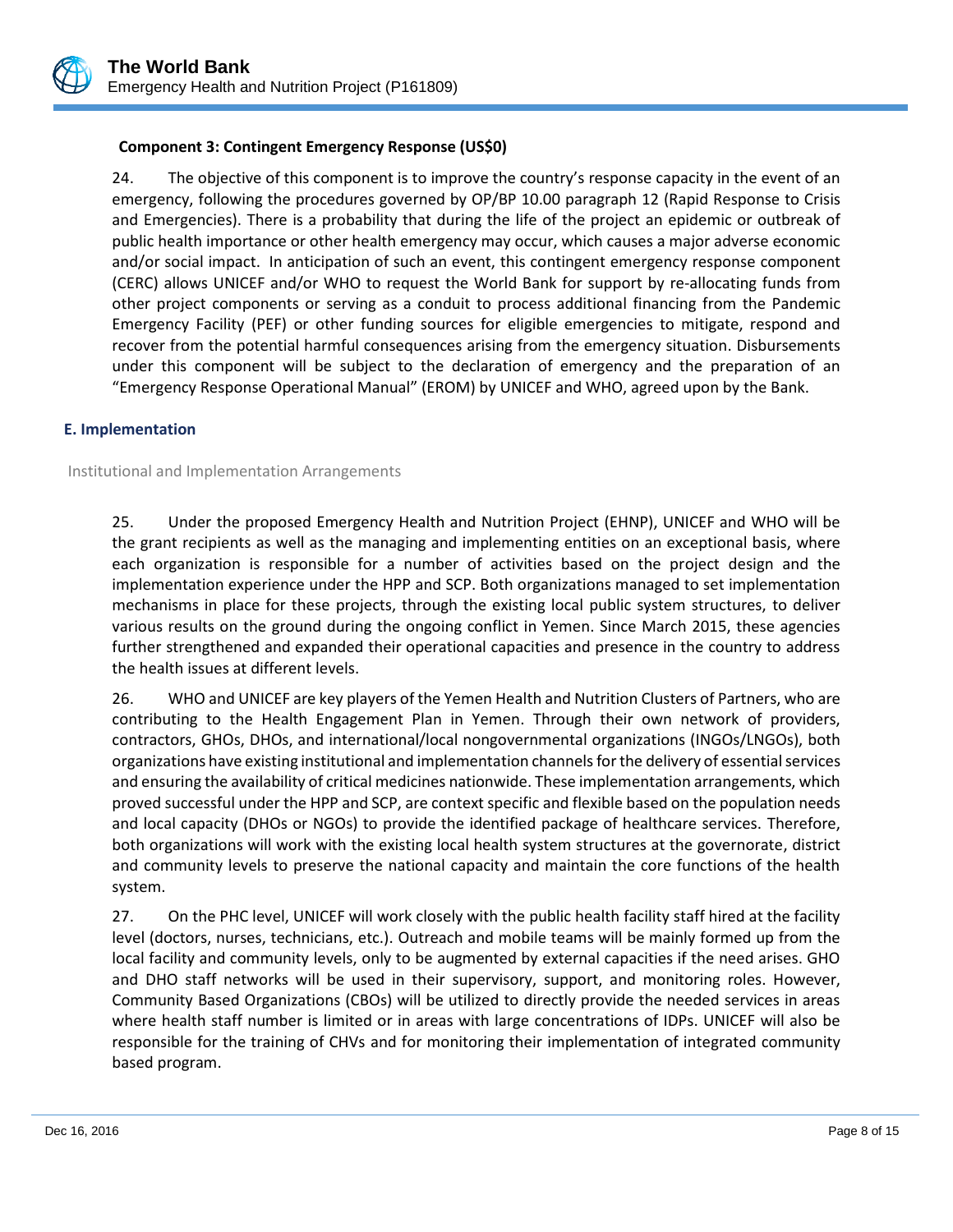

28. On the secondary care level, WHO will provide direct logistical, operational and capacity support to the teams working in public hospitals at various targeted units (maternal wards, neonatal wards and nutrition TFC/SCs), while UNICEF provides the nutrition therapeutic supplies at this level. Contracting for the needed services in deprived hospitals will also be considered to cover some of those service gaps. WHO will also work closely with vendors and suppliers to maintain an adequate flow of basic supplies (water and fuel) and essential medicines for all levels of care. WHO will be responsible for operationalizing the sites under eDEWS which are staffed by public health workers in terms of logistics and capacity readiness. Finally, WHO will oversee the logistical preparation and execution of the national targeted campaigns for the various infectious agents by working closely with implementing teams following the same modalities as, and in close collaboration with, UNICEF.

29. The proposed project would be financed by an IDA grant to WHO and UNICEF, co-signatories of the Financial Management Framework Agreement (FMFA). The project's financial management (FM) arrangements will be governed by the FMFA between the World Bank and the UN agencies, which provides for the use of the UN's Financial Regulations.

30. The project is designed to fit within the current activities that have been implemented by both UN organizations. No additional or external capacity would be required to undertake procurement under the proposed project. The procurement arrangement under this project is that the UNICEF and WHO will use their own procurement procedures as Alternative Procurement Arrangements allowed by the New Procurement Framework Policy Section III. F. This implementation arrangement is recommended by the Project Procurement Strategy for Development (PPSD) based on the fact that the procurement procedures of both agencies were assessed and found acceptable to the World Bank under other agreements. This procurement arrangement is considered a fit-for-purpose arrangement.

31. **Closing date and implementation schedule.** Given the critical health situation in Yemen, the planned activities under the proposed emergency operation will be implemented over a period of two years (February 1, 2017 to January 31, 2019 - see the disbursement profile). A third year is proposed to be added to the project duration to allow for the financial closure undertaken by the implementing agencies.<sup>7</sup> Therefore, it is envisaged that the proposed US\$200 million IDA grant will be disbursed during the first two years.

#### . **F. Project location and Salient physical characteristics relevant to the safeguard analysis (if known)**

While the project activities have no specific geographical targeting, activities financed by the project aims at delivery of service nationwide. With the ongoing conflict, the locations' selection will draw on the health need targeting while considering Yemen's security map and the security situation of each governorate.

## **G. Environmental and Social Safeguards Specialists on the Team**

Amer Abdulwahab Ali Al-Ghorbany,Ibrahim Ismail Mohammed Basalamah

 $\overline{\phantom{a}}$ 

 $^7$  Under UNICEF rules, there is a financial closure period of 12 months during which the ongoing activities need to be wrapped up (that is, goods delivered to the country, consultants' reports submitted, all invoices to subcontractors paid, and so on).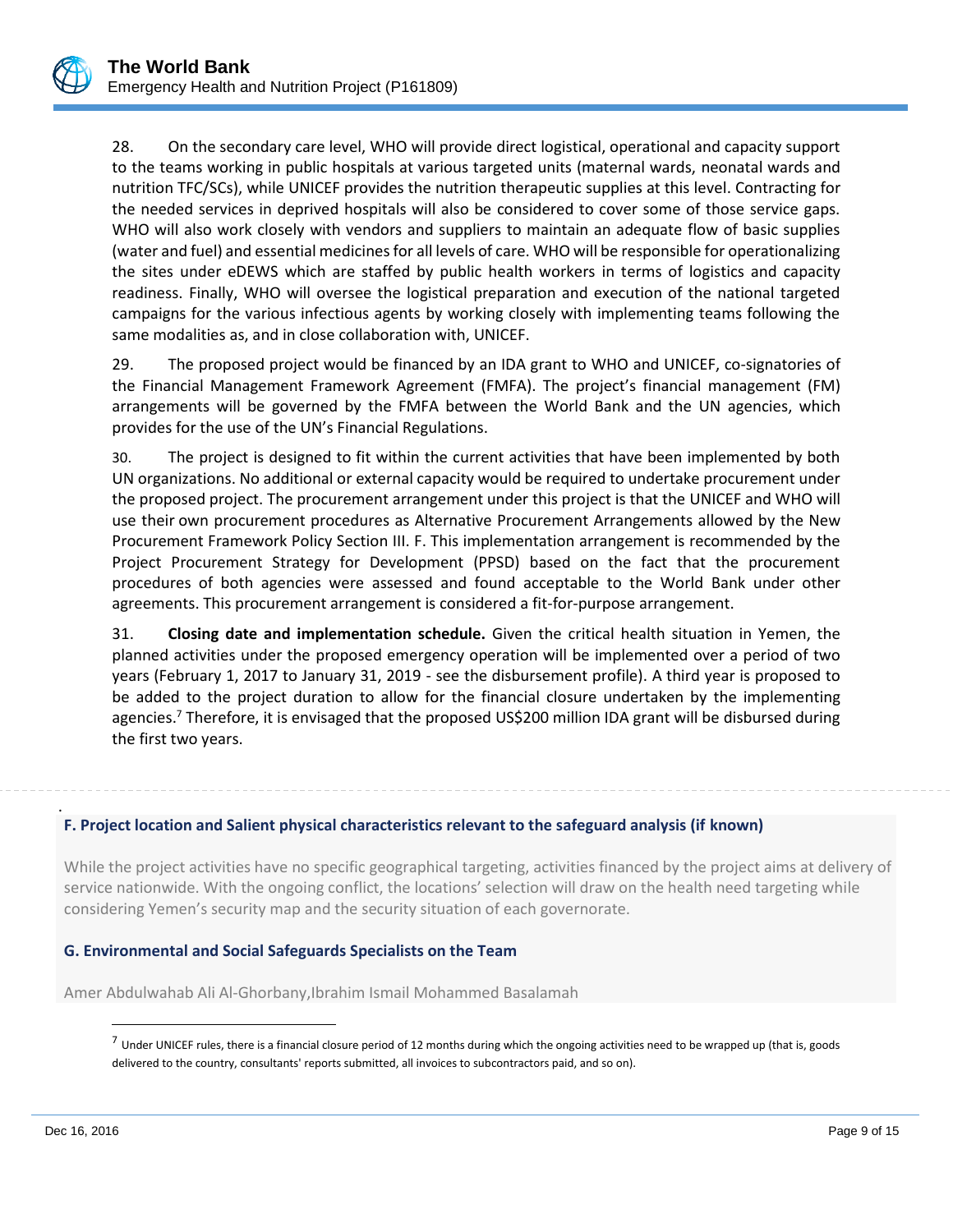

## **SAFEGUARD POLICIES THAT MIGHT APPLY**

| <b>Safeguard Policies</b>                         | Triggered? | <b>Explanation (Optional)</b>                                                                                                                                                                                                                                                                                                                                                                                                                                                                                                                                                                                                           |
|---------------------------------------------------|------------|-----------------------------------------------------------------------------------------------------------------------------------------------------------------------------------------------------------------------------------------------------------------------------------------------------------------------------------------------------------------------------------------------------------------------------------------------------------------------------------------------------------------------------------------------------------------------------------------------------------------------------------------|
| Environmental Assessment OP/BP 4.01               | Yes        | The policy is triggered as the project includes<br>interventions with potential site-specific, limited and<br>mitigatable environmental impacts as they might<br>involve the disposal of the medical consumables<br>(vaccination kits, vials, syringes, etc.). A safeguards<br>action plan has been prepared due to its emergency<br>nature, and a medical waste management plan will<br>be prepared before effectiveness and implemented<br>by the implementing agencies. The project is<br>categorized as B because of the potential small-scale<br>and site-specific impacts associated with the<br>disposal of medical consumables. |
| Natural Habitats OP/BP 4.04                       | <b>No</b>  |                                                                                                                                                                                                                                                                                                                                                                                                                                                                                                                                                                                                                                         |
| Forests OP/BP 4.36                                | No         |                                                                                                                                                                                                                                                                                                                                                                                                                                                                                                                                                                                                                                         |
| Pest Management OP 4.09                           | <b>No</b>  |                                                                                                                                                                                                                                                                                                                                                                                                                                                                                                                                                                                                                                         |
| Physical Cultural Resources OP/BP 4.11            | <b>No</b>  |                                                                                                                                                                                                                                                                                                                                                                                                                                                                                                                                                                                                                                         |
| Indigenous Peoples OP/BP 4.10                     | <b>No</b>  |                                                                                                                                                                                                                                                                                                                                                                                                                                                                                                                                                                                                                                         |
| Involuntary Resettlement OP/BP 4.12               | No         | This policy is not triggered due to the fact that the<br>project activities will not entail land acquisition,<br>restriction to access and/or impact on livelihood of<br>beneficiaries.                                                                                                                                                                                                                                                                                                                                                                                                                                                 |
| Safety of Dams OP/BP 4.37                         | <b>No</b>  |                                                                                                                                                                                                                                                                                                                                                                                                                                                                                                                                                                                                                                         |
| Projects on International Waterways<br>OP/BP 7.50 | No         |                                                                                                                                                                                                                                                                                                                                                                                                                                                                                                                                                                                                                                         |
| Projects in Disputed Areas OP/BP 7.60             | No         |                                                                                                                                                                                                                                                                                                                                                                                                                                                                                                                                                                                                                                         |

## **KEY SAFEGUARD POLICY ISSUES AND THEIR MANAGEMENT**

## **A. Summary of Key Safeguard Issues**

1. Describe any safeguard issues and impacts associated with the proposed project. Identify and describe any potential large scale, significant and/or irreversible impacts:

Activities supported by this project are expected to have limited environmental impacts. The project will finance several interventions including, among other things, outreach and facility-based services and nationwide campaigns which have potential site-specific, limited and mitigatable environmental impacts as they might involve the disposal of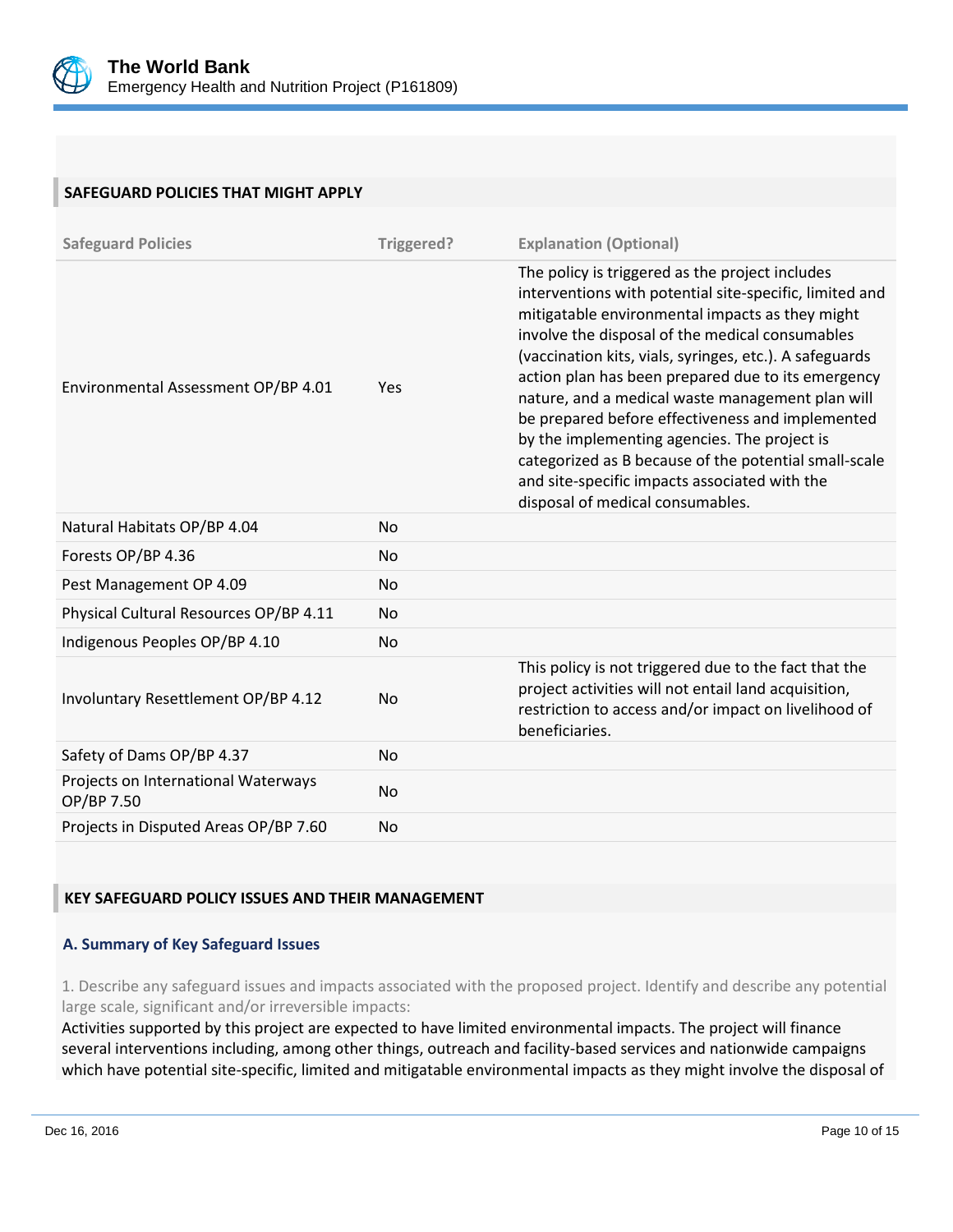

the medical consumables such as, but not limited, vaccination kits, vials and possible syringes. To avoid/mitigate any potential adverse environmental impacts under this intervention, a Medical Waste Management Plan (MWMP) – under the OP/BP 4.01 - is to be prepared and implemented by the implementing agencies to be applied once the implementation begins. The safeguards action plan is included in the project appraisal document. Both the safeguards action plan and the MWMP will also address safe handling and storage of medicines, vaccines, and other medical consumables.

The project will have broad social benefits because it supports the provision of the essential package of health and nutrition services to the Yemeni population nationwide. The emphasis will be to target the most needed groups namely mothers, newborns and children. The health and nutrition services will also cater to the needs of population in remote areas and the areas without functioning fixed facilities through mobile teams.

The proposed project will not cause any safeguard impacts because OP 4.12 is not triggered. However, there are nonsafeguard elements (social impacts) that may negatively impede the successful implementation of the project. The first social impact would be the difficulty to reach the severely affected women and children at areas under conflict by the ongoing war which could hinder the supply of the health and nutrition services. The second social impact would be the difficulty to access the areas under the control of religious factions where the vulnerable groups are residing and could lead to inadequate delivery of health services. The mitigation measures for social risks are addressed under #4 below.

2. Describe any potential indirect and/or long term impacts due to anticipated future activities in the project area: None

3. Describe any project alternatives (if relevant) considered to help avoid or minimize adverse impacts. None

4. Describe measures taken by the borrower to address safeguard policy issues. Provide an assessment of borrower capacity to plan and implement the measures described.

The implementing agencies (WHO & UNICEF) in collaboration with the appropriate Yemeni authorities will implement the MWMP (prepared by WHO ad UNICEF and reviewed and cleared by the Bank before effectiveness) for proper management and safe disposal of any medical wastes and used vaccination kits generated during the implementation of the project.

In terms of capacity, both agencies have institutional and implementation mechanisms in place to ensure the delivery of essential services on the ground during the ongoing conflict in Yemen, particularly since March 2015. The existing mechanism comprises their own networks of providers, contractors, Governorate Health Offices (GHOs), District Health Offices (DHOs), and international and local NGOs. Both organizations have long standing experience in the preparation and implementation of the proposed interventions including the immunization campaigns in Yemen, including proper arrangements for the management and safe disposal of medical waste. Arrangements for monitoring the application of safeguards measures will include field visits by officers from the central, governorate and district levels. Monitoring tools - such as checklists - have been previously developed, adopted and already in use by the implementing agencies for monitoring and reporting on the implementation, including of safeguards measures.

The mitigation measure for the first social impact is to adopt UNICEF and WHO modalities through their network of service providers (local offices all over the country which proved to be successful in reaching remote areas). The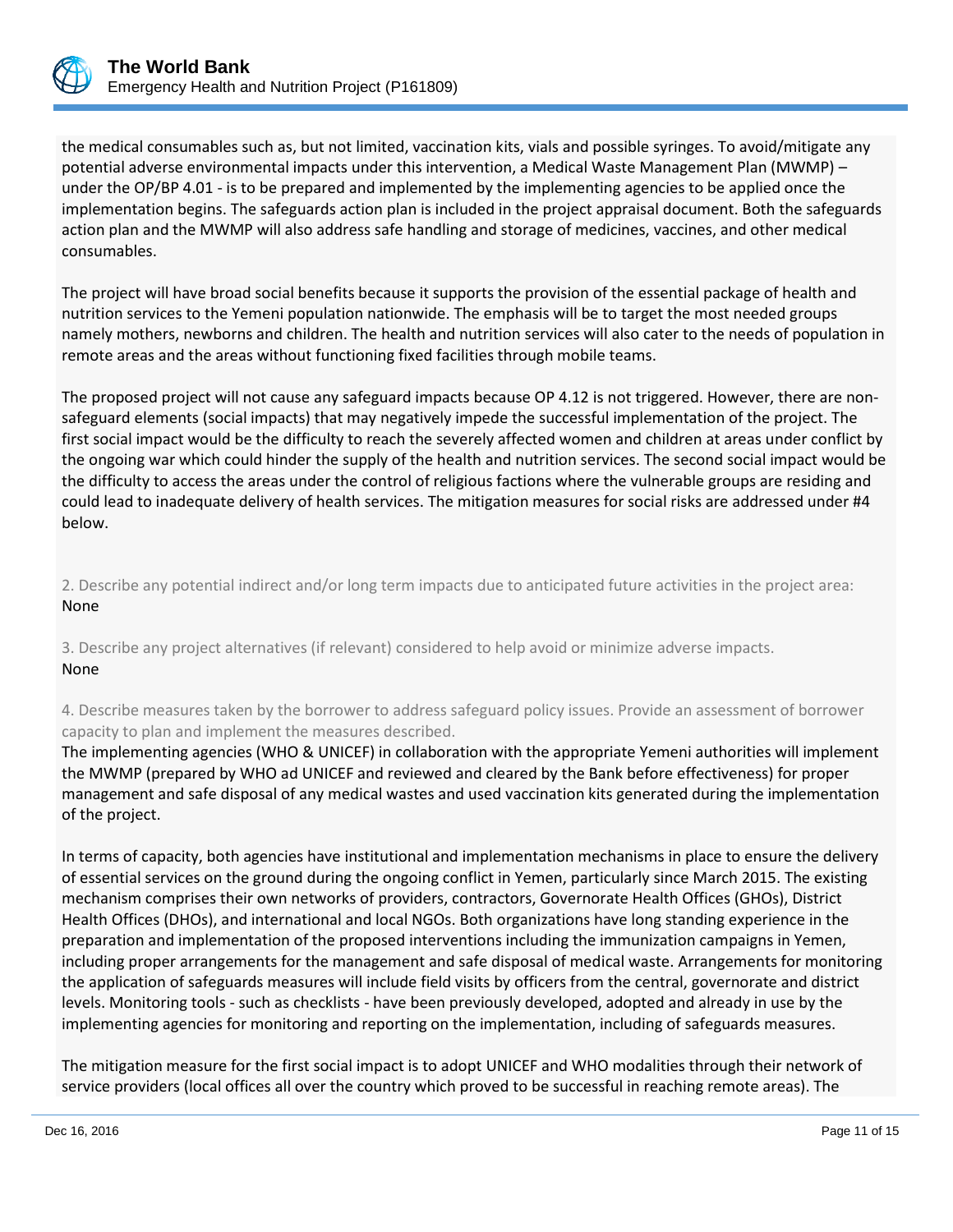

mitigation measure for the second social impact would be to cooperate with the neutral communities on the local level and NGOs.

5. Identify the key stakeholders and describe the mechanisms for consultation and disclosure on safeguard policies, with an emphasis on potentially affected people.

The project key stakeholders include the Ministry of Public Health, Governorate Health Offices (GHOs), District Health Offices (DHOs), and International and local NGOs. This MWMP will be publicly disclosed and will be shared with the relevant government agencies, concerned governmental and nongovernmental organizations. The safeguards instrument will be disclosed both in-country (in the appropriate communication channels) as well as at the World Bank InfoShop.

Given the nature of the project, consultations with relevant stakeholders and the intended beneficiaries would be critical under the current circumstances of the country. The alternative mechanism for consultation would be to adopt the implementing agencies' "Beneficiaries' Satisfaction Checklist". This checklist can be used to measure the satisfaction of providing the essential package of health and nutrition services to the Yemeni population nationwide, especially the most vulnerable group here (mothers and children). This checklist will be carried out by the teams of UNICEF and WHO located in their offices in Sana'a and all over Yemen and the hired Third Party Monitoring (TPM) agency. The checklist could include a scale such as (1. Very good; 2. Good; 3. Moderate; 4. Poor; 5. Very poor). This satisfaction checklist shall be disseminated at all target areas during implementation to ensure it is accessible and available in Arabic language to all beneficiaries. The staff of both UNICEF and WHO should read the checklist to beneficiaries to ensure that they can provide complaints if not satisfied by the services. This satisfaction checklist can be used in lieu of the grievance redress mechanism and would be more workable in unstable settings like Yemen.

The terms of reference for the TPM agency will include monitoring of safeguards issues, and it will be ensured that the agency will have the capacity to conduct such monitoring activities.

#### **B. Disclosure Requirements**

The review of this Safeguards has been Deferred.

#### Comments

As an emergency operation, the requirement to prepare the safeguards instrument will be deferred to the project implementation period under paragraph 12 of OP 10.00, allowing for condensed procedures and deferral of the safeguards instruments in situations of urgent need for assistance.

## **C. Compliance Monitoring Indicators at the Corporate Level (to be filled in when the ISDS is finalized by the project decision meeting)**

**OP/BP/GP 4.01 - Environment Assessment** 

Does the project require a stand-alone EA (including EMP) report?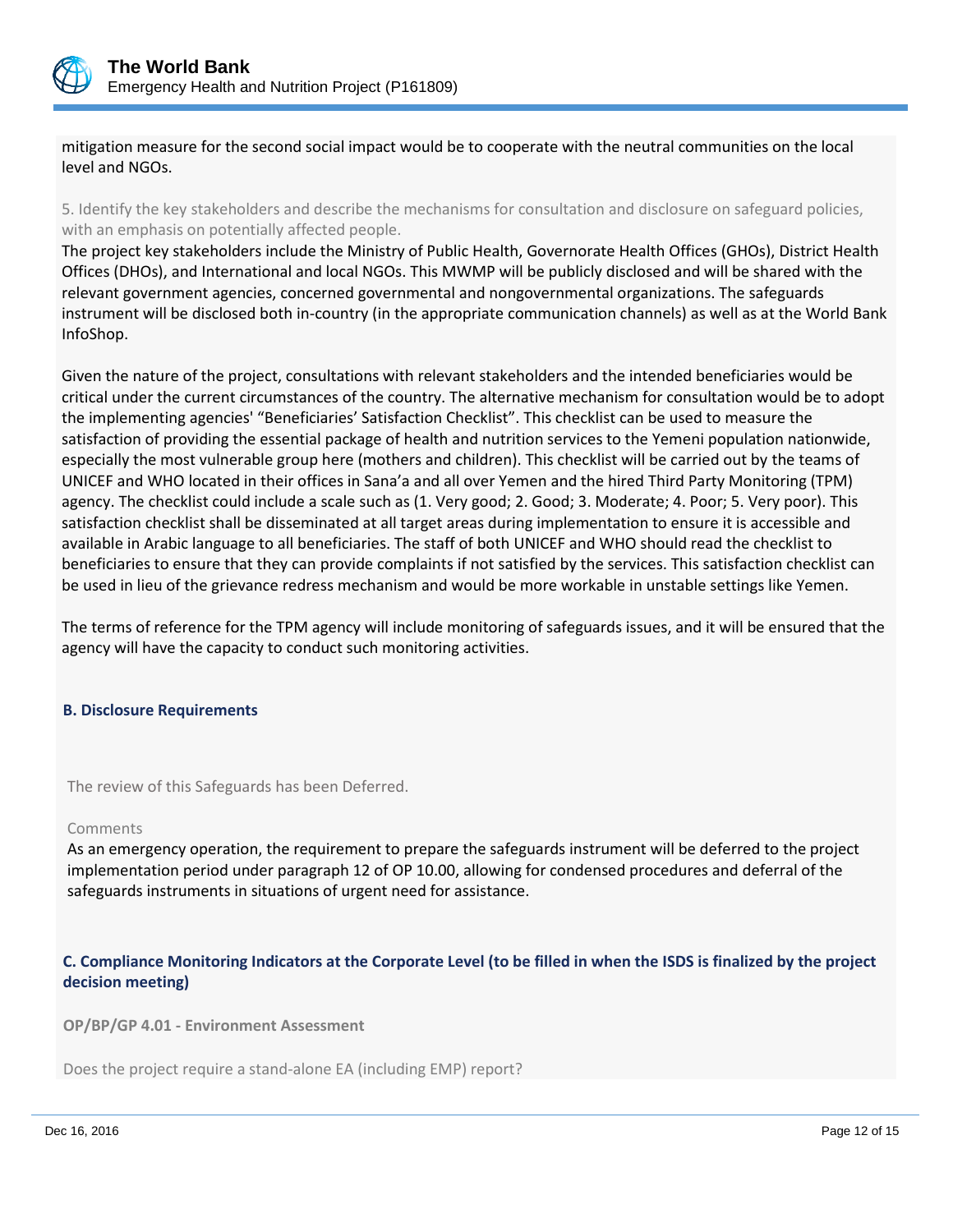

## Yes

If yes, then did the Regional Environment Unit or Practice Manager (PM) review and approve the EA report? No

Are the cost and the accountabilities for the EMP incorporated in the credit/loan? Yes

## **The World Bank Policy on Disclosure of Information**

Have relevant safeguard policies documents been sent to the World Bank's Infoshop?

### NA

Have relevant documents been disclosed in-country in a public place in a form and language that are understandable and accessible to project-affected groups and local NGOs?

## NA

## **All Safeguard Policies**

Have satisfactory calendar, budget and clear institutional responsibilities been prepared for the implementation of measures related to safeguard policies?

## Yes

Have costs related to safeguard policy measures been included in the project cost?

## Yes

Does the Monitoring and Evaluation system of the project include the monitoring of safeguard impacts and measures related to safeguard policies?

#### Yes

Have satisfactory implementation arrangements been agreed with the borrower and the same been adequately reflected in the project legal documents?

#### Yes

## **CONTACT POINT**

#### **World Bank**

Moustafa Mohamed ElSayed Mohamed Abdalla Health Specialist

## **Borrower/Client/Recipient**

United Nations Children's Fund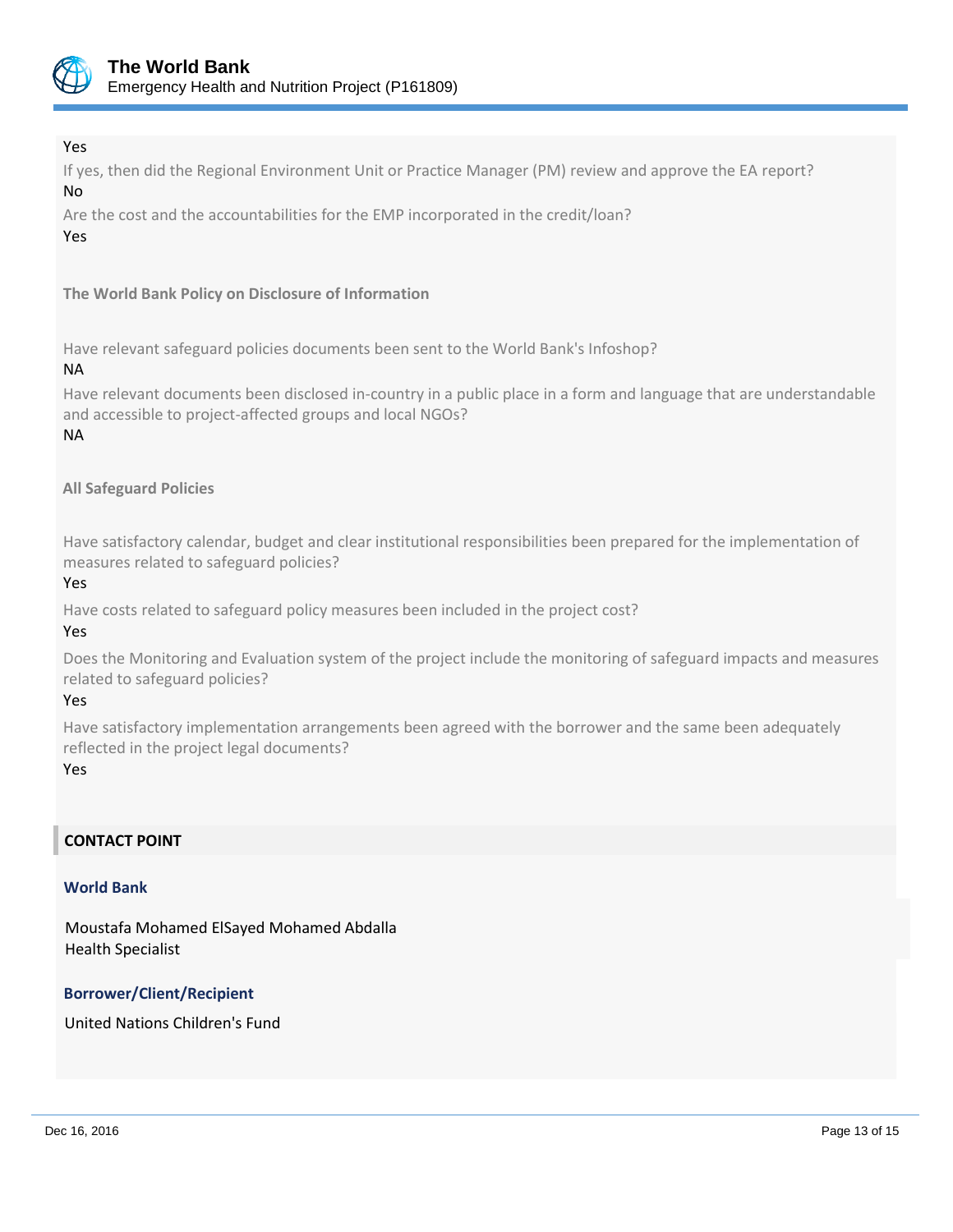

World Health Organization

#### **Implementing Agencies**

United Nations Children's Fund Fouzia Shafique Chief - Health fshafique@unicef.org

World Health Organization Akjemal Magtymova Deputy Representative magtymova@who.int

### **FOR MORE INFORMATION CONTACT**

The World Bank 1818 H Street, NW Washington, D.C. 20433 Telephone: (202) 473-1000 Web:<http://www.worldbank.org/projects>

## **APPROVAL**

Task Team Leader(s): Moustafa Mohamed ElSayed Mohamed Abdalla

#### **Approved By**

| Safeguards Advisor:       | Nina Chee         | 15-Dec-2016 |
|---------------------------|-------------------|-------------|
| Practice Manager/Manager: | Ernest E. Massiah | 19-Dec-2016 |
| Country Director:         | Asad Alam         | 28-Dec-2016 |